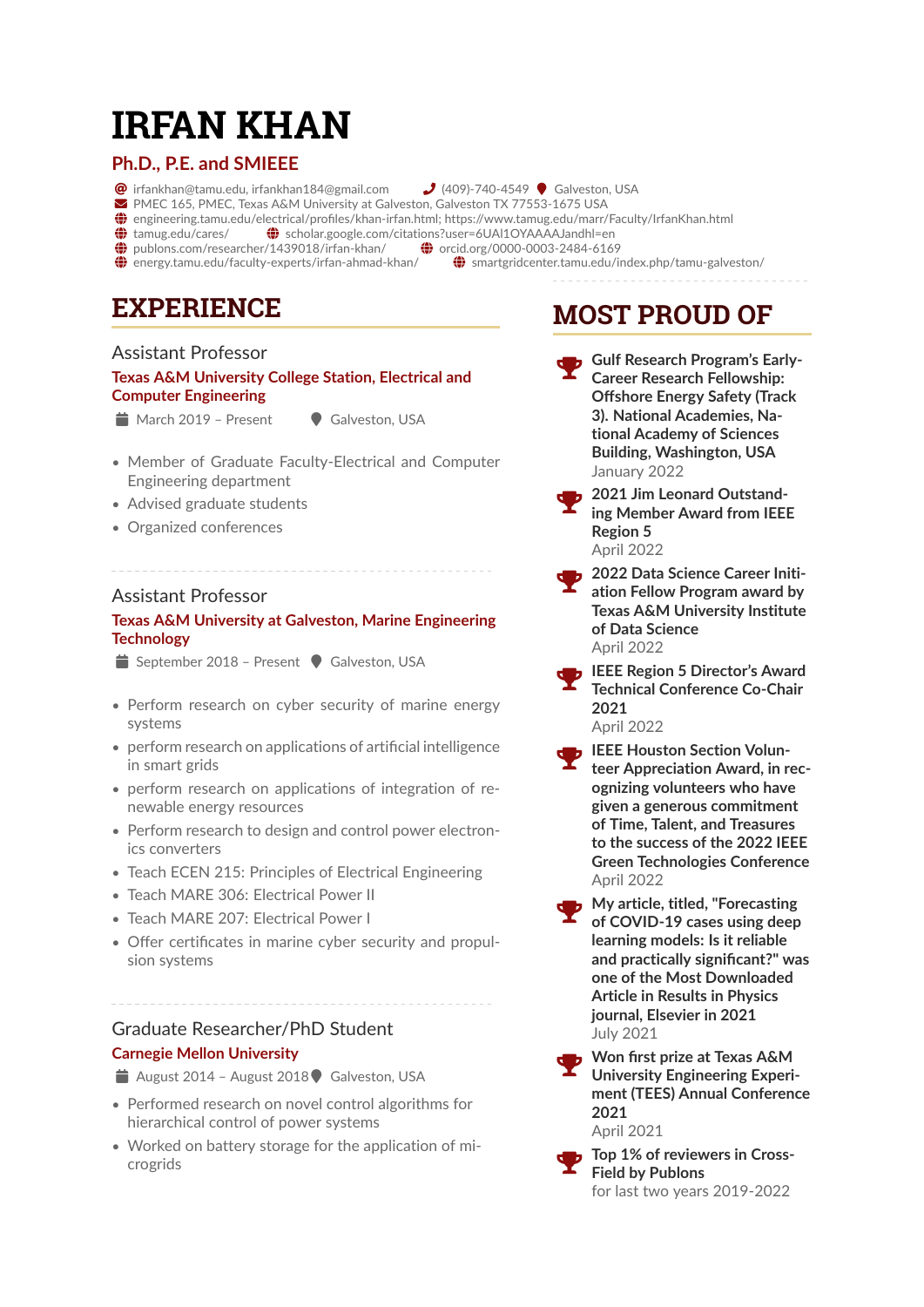### RESEARCH CENTERS AFFILIATED WITH **Texas A&M University**

- Clean and Resilient Energy Systems (CARES) Lab at Texas A&M University at Galveston since 09/01/2018 https://tamug.edu/cares/
- Affiliate faculty with Texas A&M Energy Institute at Texas A&M University since 11/01/2018 https://energy.tamu.edu/faculty-experts/irfan-ahmad-khan/
- Affiliate faculty with Smart Grid Center at Texas A&M Engineering Experiment Station since 02/25/2020 https://smartgridcenter.tamu.edu/index.php/tamu-galveston/

## **VOLUNTEERING SERVICES**

### IEEE Committees Membership

- Member of Power and Energy Education Committee, Research Subcommittee since 2018
- Member of Power and Energy Education Committee, Education Subcommittee since 2018

### IEEE Standards Association Activities

- Voting Member of IEEE P3001.3- "Recommended Practice for the Design of Industrial and Commercial Power Systems: Voltage Considerations" sponsored by Technical Books Coordinating Committee of the IEEE Industry Application Society Society
- Balloting Member of PC57.12.00-"General Requirements for Liquid-Immersed Distribution, Power, and Regulating Transformers" developed by the Transformers Committee of the IEEE Power and Energy Society
- Balloting Member of P519-"Standard for Harmonic Control in Electric Power Systems" developed by the Transmission and Distribution of the IEEE Power and Energy Society
- Balloting Member of P1184-"Guide for Batteries for Uninterruptible Power Supply Systems" developed by Energy Storage and Stationary Battery Committee of the IEEE Power and Energy Society
- Balloting Member of P1453-"Standard for Measurement and Limits of Voltage Fluctuations and Associated Light flicker on AC Power Systems" developed by the Transmission and Distribution Committee of the IEEE Power and Energy Society

 **Won first prize at Texas A&M University Engineering Experiment (TEES) Annual Conference 2021** April 2021

- **Awarded "Stepping Stone Award" at Stepping Stone Award Ceremony by IEEE** July 2019
- Æ **Won 3rd prize in the "Impact-a Thon" competition arranged by Carnegie Mellon University.** 2018
	- Æ **Awarded Ph.D. Fellowship from Carnegie Mellon University**  $2014$
	- **Secured the first position with distinction in M.Sc** 2014
- **Best Performance award on Master's Degree** 2011
- Æ **Procured Japanese-HEC need/merit-based scholarship B.Sc.** 2005

## **EDUCATION**

Ph.D. Electrical and Comp. Engineering

### **Carnegie Mellon University,PA USA**

 $\triangleq$  August 2018

- Ph.D. Thesis :Novel Control Algorithms for Hierarchical Control of Power Systems.
- Relevant Courses: Optimization in Energy Networks, Smart Grid and Future Energy networks, Numerical Methods in Engineering Design and Optimization, Nonlinear Optimization, Linear Systems, Non-linear Control.

MS Electrical and Comp. Engineering

### **Carnegie Mellon University,PA USA**

- December 2017
- Master's Thesis: Universal Battery Charger.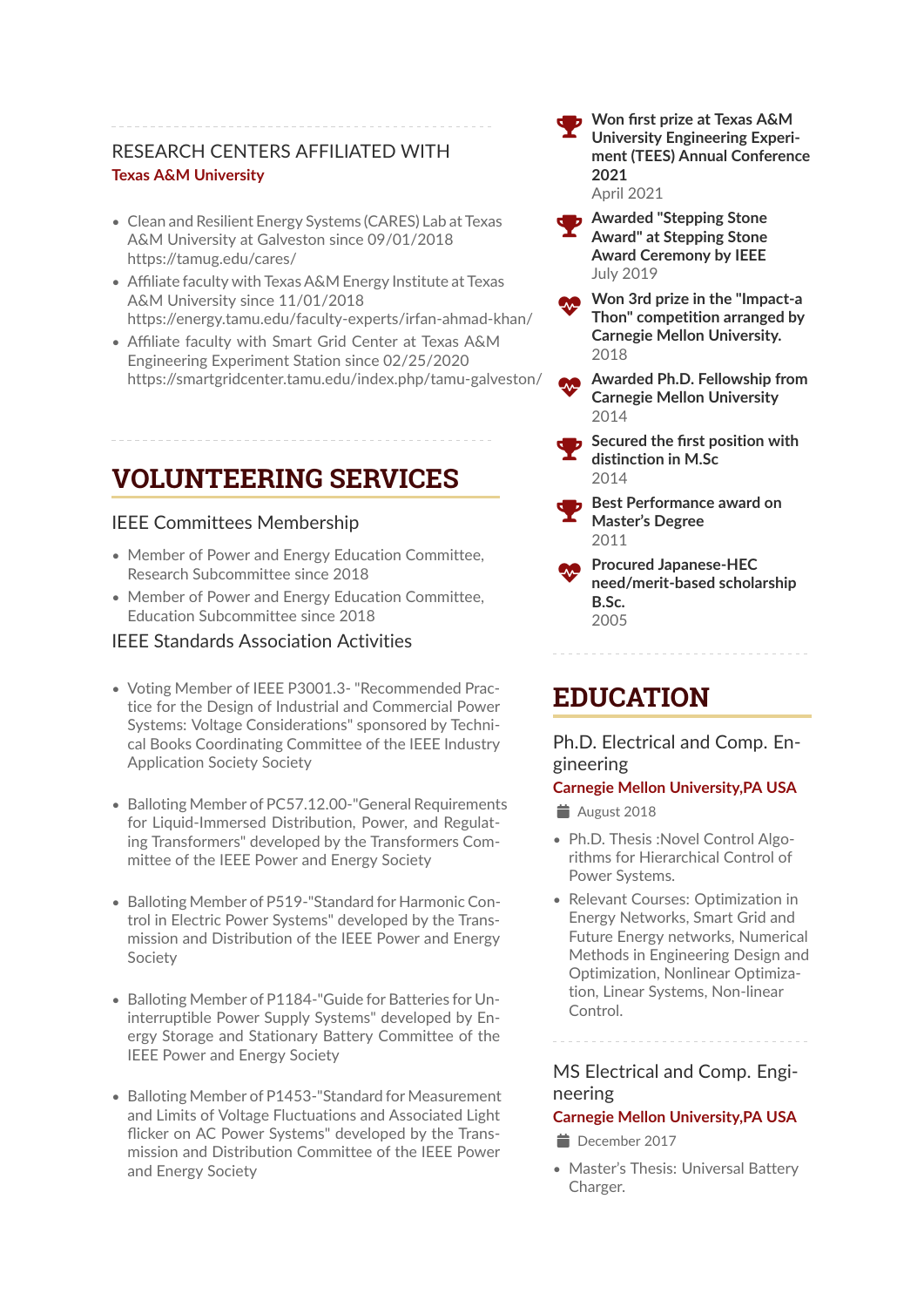• Balloting Member of P2800-"Standard for Interconnection and Interoperability of Inverter-Based Resources Interconnecting with Associated Transmission Systems" developed by the Wind and Solar Plant Interconnection Performance Working Group (WSPI-P) of the Energy Development and Power Generation Committee, the Electric Machinery Committee, and the Power System Relaying Committee of the IEEE Power and Energy Society

### JOURNALS EDITOR

- Guest editor of the Special Issue in Sustainable Energy Technologies and Assessments, Elsevier on "Improving Sustainable Energy Efficiency of Intelligent Grid and Micro Grid" from September 20, 2021 to May 30, 2022.
- Associate Editor IEEE Systems Journal since August 2021
- Lead Guest editor of the Special Issue in IEEE Transactions on Industry Applications on " FAST, SUPER FAST and ULTRA SUPER FAST Intelligent and Smart Charging Solutions for Electric Vehicles"" from 02/23/2021 to 08/10/2022
- Guest editor of the Special Issue in Frontiers in Energy Research - section Solar Energy. on"System Level Optimization Techniques for Solar Energy Technologies" from 02/23/2021 to 08/10/2021
- Guest editor of the Special Issue in Frontiers in Energy Research - section Smart Grids on "Smart Grid for Future Electricity Networks" from 02/23/2021 to 08/08/2021
- Guest editor of the Special Issue in Electronics MDPI on"Modeling, Control, and Optimization of Power Electronics" from 02/07/2021 to present
- Member of Editorial Board of the journal Springer Nature (SN) Applied Sciences since 08/31/2020
- Member of Editorial Board, International Journal of Energy and Power Engineering (IJEPE) since 08/11/2019
- Editor of the special issue in Energies on "Applications of Power Electronics Converters in Smart Grids and Renewable Energy Systems" from 08/15/2019- 03/01/2021.

### KEYNOTE SPEAKER

- Gave a keynote speech at International Conference on Emerging Power Technologies (ICEPT) which was organized at Ghulam Ishaq Khan Institute, Pakistan. The topic of the speech was "Electric Vehicle's Fast Charging and its Impact on the Grid: Present and Future." The timing of my speech was at 4:30 PM (Pak Time) on Saturday, April 10, 2021.
- Gave keynote speech session on "HVDC Transmission Technologies for Offshore Wind Power Plants (Power Electronics Solutions for Farther and Deeper Waters)"

• Relevant Courses: Optimization in Energy Networks, Smart Grid and Future Energy networks, Numerical Methods in Engineering Design and Optimization, Nonlinear Optimization, Linear Systems, Non-linear Control.

### MSc. Electrical Power Engineering

### **University of Greenwich, Chatham UK**

 $\equiv$  June 2011

• Relevant Courses: Power Electronics, Power Devices, Power Distribution Systems, Mixed Signal Electronics, Strategy and Management, Multiple Technology Integration.

### BSc. Electrical Engineering **University of Eng. and Tech., Lahore PK**

 $\triangleq$  August 2009

• Relevant Courses: Power System Distribution and Utilization, Control Systems, Power Electronics, Electric Machine-I and II, Electric Machine Design, Power System Analysis, High Voltage Engineering, Power Plants, Power System Protection, Power System Operation and Control

## **G-SCHOLAR PRO-FILE**

Citations 756 |  $\mid$  h-index 16 |  $\mid$  i10-index 25

## **PUBLONS PROFILE**

WOS Researcher ID J-1241-2019

Verified Editor Records 9

Verifeid Reviews 852

## **MEMBERSHIPS**

Texas Board of Professional Engineers and Land Surveyors **Professional Engineer with the State of Texas**

<sup>■</sup> 2020-Present ● Texas, USA

IEEE Membership

 $\equiv$  2014 – Present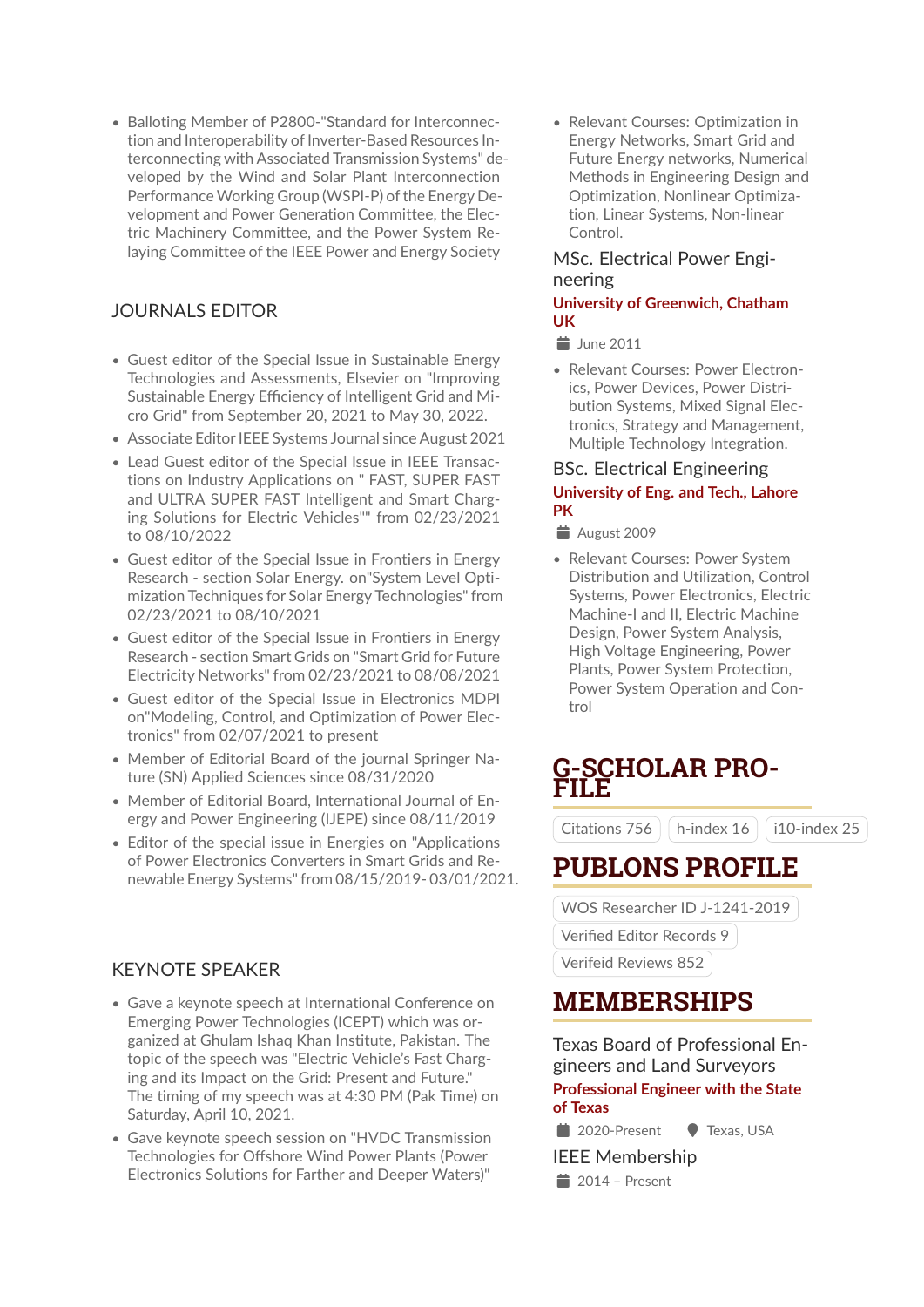at International Conference on Renewable Power-2020 (ICRP2020) organized by Electrical Engineering Department, SoET, Baba Ghulam Shah Badshah University, Rajouri, J and Electrical Engineering Department, ZHCET, Aligarh Muslim University, Aligarh, India on July 13, 2020, at 11:15 am to 12:00 Noon as per Indian Standard Time (GMT+5:30).

### INVITED TALKS and SPEAKS

- Invited talk on HVDC Transmission Technologies for Offshore Wind Power Plants to the journal Springer Nature Applied Sciences on June 29, 2021.
- Invited talk as an International Webinar on Grid-Connected Solar PV Inverters- Challenges and Solutions to the Department of Electronics and Communication Engineering, SNS College of Technology, Coimbatore on August 8, 2020
- Invited talk on "Renewable integration with conventional power system on marine ships," presented to officials from South Texas Nuclear during their visit to TAMUG
- Invited Speaker at IEEE Professional Forum and Students' Poster session, organized by the IEEE Galveston Bay Section on Saturday, November 16, 2019, at the University of Houston- Clear Lake, where I gave a talk on "Integration of Standalone Solar Home Systems for Off-grid Community Applications."
- Invited talk on "Novel algorithms for control of power systems," delivered at the Electrical and Computer Engineering Department, Texas A&M University, College Station, Texas, on February 6, 2019
- Invited speaker at the University of Lahore Pakistan (2018)
- Invited Speaker: FandR Energy-2020 at Houston, Texas, USA

### CONFERENCES ORGANIZED

- Co-Chair at the Fourteenth Annual IEEE Green Technologies (GreenTech) Conference March 30 – April 3, 2022, in Houston, Texas. https://ieeegreentech.org/)
- Committee member at 2022 International Conference on Energy Storage Technology and Power Systems (ESPS 2022) on February 26, 2022.
- 2022 Technical Program Committee Member of 5th International Conference on Renewable Energy and Power Engineering (REPE), scheduled to take place from 28 to 30, September, 2022 at Beijing, China (http://www.repe.net/)
- Technical Program Committee Member of 2022 Asian Conference on Frontiers of Power and Energy (ACFPE 2022), hosted in Chengdu, China from Oct. 21 to 23, 2022, organized by Hong Kong Society of Mechanical Engineers(HKSME). For more information, please refer to official website: https://www.acfpe.org/
- Senior Member of the IEEE (2020 present)
- IEEE Standards Association: Balloting Member (2020-Present)
- IEEE Industry Application Society (2018- Present)
- IEEE Power and Energy Society (2018-Present)
- IEEE Industrial Electronics Society (2020-Present)

### Vice-Chair of IEEE Galveston Bay Section, Region 5

### **Galveston section**

■ 2021 – Present ● Galveston, USA

### Vice-Chair of IEEE PES joint chapter

### **Galveston section**

 $\equiv$  2018 – Present  $\bullet$  Galveston, USA

Faculty Advisor SNAME

### **Galveston Chapter**

■ 2018 – Present ● Galveston, USA

## **CURRENT RESEARCH STUDENTS**

### Ph.D. students:

- Syed Rahman
- Syed Wali
- Yasir Ali Farrukh

### B.Sc. students:

- Abhishek More
- Akshat Murali
- Dev Singhania
- Matthew Ray
- Somil Gupta
- Praneeth Boddu
- Bunnarak Theng
- Sam Shams
- Carlos Rodriguez



Current Research Scholars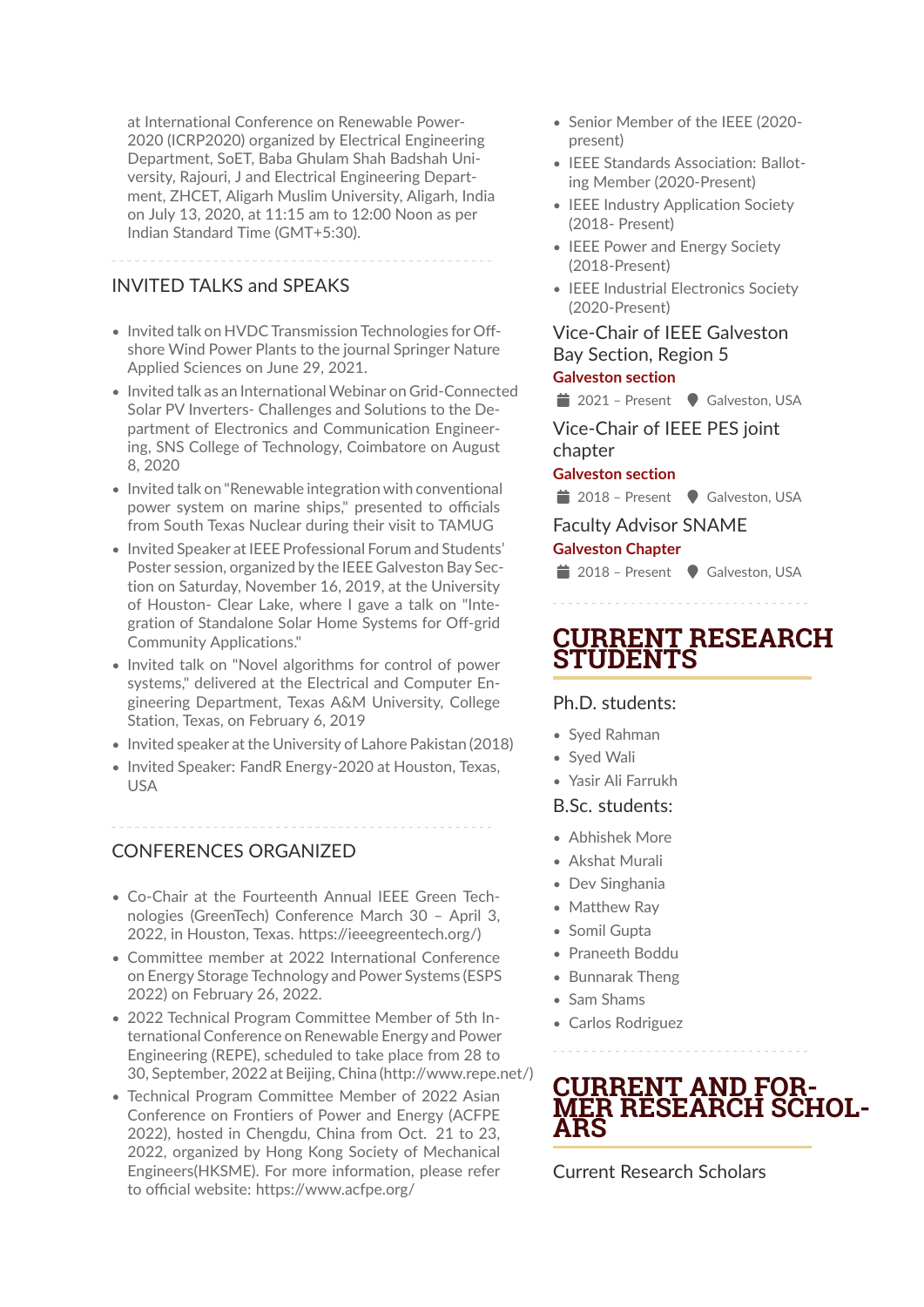- Technical Program Committee member at Interntaional Power Electronics Conference 2022 held on May 15-19, 2022 in Himeji City, Hyogo, Japan.
- Program Committee member at 2022 International Conference on Energy Storage Technology and Power Systems (ESPS 2022), held in Guilin, China from February 25th to 27th.

http://www.icesps.com/committeeSpeaker

- Technical Committees Member at 2021 IEEE 4th International Conference on Renewable Energy and Power Engineering (REPE 2021) to be held in Beijing, China during October 9-11, 2021. www.repe.net
- Organizing Committee Member of the EEEWebinar 2021, International Webinar on Electronics and Electrical Engineering organized on Nov 12-13, 2021. https://webeve.org/Electronics/
- International Advisory Board Member of the International Conference On Cyber Technologies and Emerging Systems (ICCTES-2021) Date of Conference: 17-18 December 2021.

https://bit.ly/ICCTES2021

- Member of Technical Program Committee of IEEE HONET 2021 (2021 IEEE 18th International Conference on Smart Communities: Improving Quality of Life Using ICT, IoT and AI (HONET)), held in hybrid mode from Oct 11-13, 2021. IEEE HONET 2021 is organized by NED University, Karachi, Pakistan; UNC Charlotte, Charlotte NC, USA; and co-sponsored by the IEEE North Carolina Council and IEEE Karachi Section.
- Member of Technical Program Committee of the 3rd International Conference on Smart Power and Internet Energy Systems (SPIES 2021) organized on September 25- 28, 2021 at Shanghai University of Electrical Power, Shanghai, China
- Committee member at International Conference on Power System and Energy Internet (PoSEI2021) on April 16-18, 2021 in Chengdu, China
- Dr. Khan is a committee member at 2020 2nd International Conference on Smart Power and Internet Energy Systems (SPIES 2020)
- Dr. Khan is an advisory board member of an international conference, "International Conference on Renewable Power-2020" (ICRP-2020)," organized on 17-18 April 2020 at BGSB University, Rajouri, Jammu and Kashmir, India.
- Technical Program Committee member of the IEEE International Symposium on Technology and Society (IEEE ISTAS), 2019
- Registration Chair at International Symposium on Measurement and Control in Robotics, Houston TX, USA (ISMCR 2019)

### SESSIONS CHAIRED

• Session Chair to host technical Session 5.4 - Control Applications- Load Management at North Ameri-

### Former Research Scholars

- Rajvikram Madurai Elavarasan
- Muhammad Faisal Nadeem Khan
- Ms. Xinyue Chen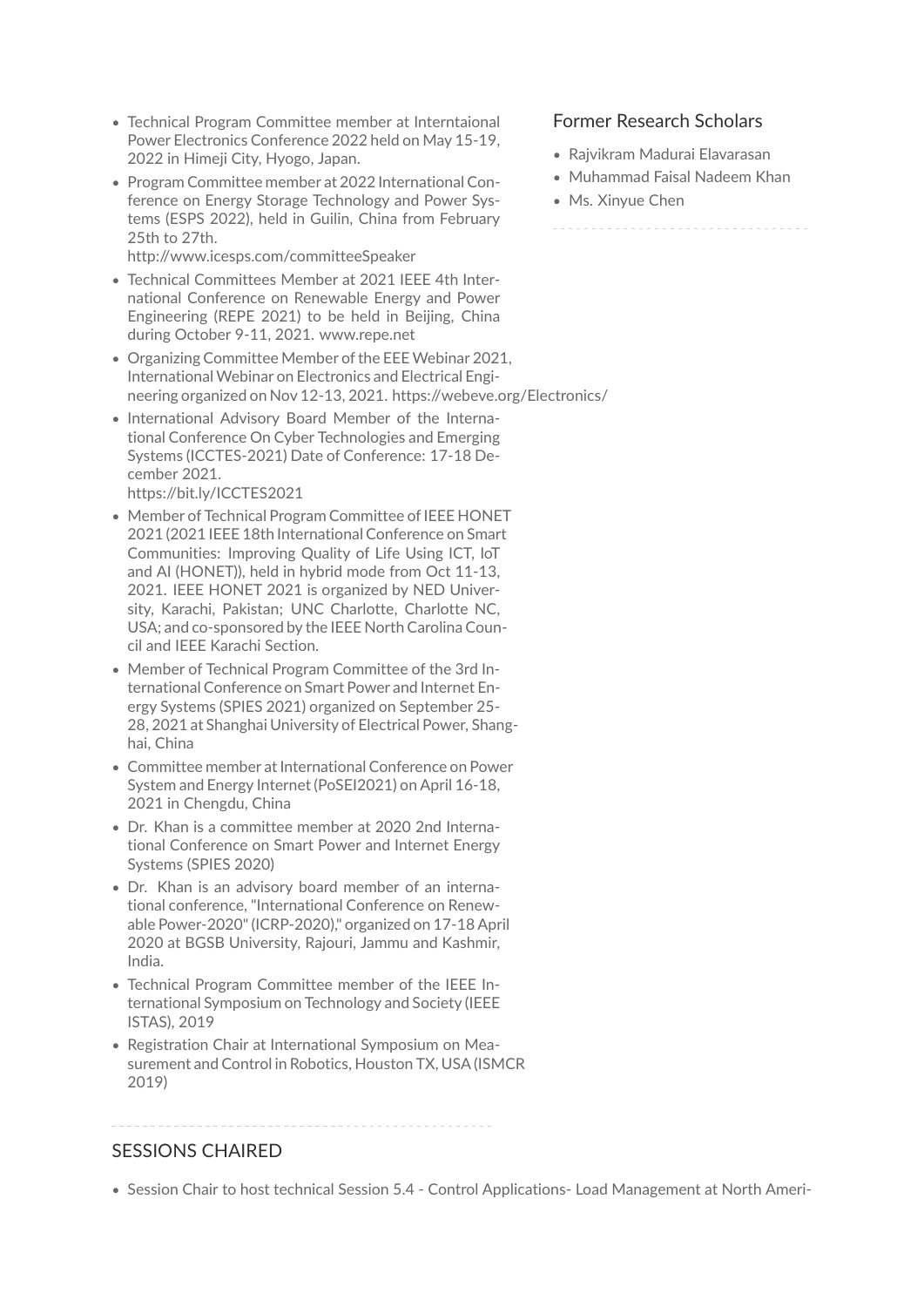can Power Symposium (NAPS) 2021 at Texas AM University, College Station, TX, USA

- Session Chair to host Technical Session 2: Smart Grid Applications at 2021 IEEE Green Technologies Conference on April 7, 2021, at 3:30 PM to 5: 30 PM MDT
- Session Chair to host a paper session 3 in Paper block 3 on "Design and Control of DC-DC Converters" on February 3, 2021, at 8:35-9:35 am
- Session Chair to host the paper session 4 in Paper block 4 on "Control and Forecasting Methods of Power System Apparatus" on February 3, 2021, 2:35-3:35 pm
- Session chair to host a session on "Novel Power Electronic Circuits for Applications in Smart Grids" at Asilomar Conference on Signals, Systems, and Computers (Nov. 1-4, 2020)
- Session chair to host the session 19 ("SS1-Smart Grid Energy Informatics, Management, and Optimisation", at 8:30–10:00 am, September 18, 2020, GMT+7) at 2020 2nd International Conference on Smart Power and Internet Energy Systems (SPIES 2020)
- Session Chair to host a paper session on "Power Systems (Paper Block 3)" on February 6, 2020, at 1:15-2:15 pm in MSC building, Room 2405 at Texas Power and Energy Conference (TPEC 2020)
- Session Chair to host a paper session on "Power Systems (Paper Block 5)" on February 7, 2020, at 10:50-11:50 am in MSC building, Room 2404 at Texas Power and Energy Conference (TPEC 2020)
- Session Chair to host a paper session on "Renewable Energy and Smart Grid (Paper Block 1)" on February 6, 2020, at 9:45-10:45 am in MSC building, Room 2406-B at Texas Power and Energy Conference (TPEC 2020)
- Session chair to host two sessions at International Symposium on Measurement and Control in Robotics, Houston TX, USA (ISMCR 2019)

### TALKS ORGANIZED

- Talk presented by Dr. Hasmat Malik, from National University Singapore, on the topic "Data Analytics for Renewable Energy Resources" on Friday, July 30, 2021, 11:00 AM-12:00 PM
- Talk presented by Dr. Hassan Abbas Khan, Associate Professor at LUMS University, Lahore, Pakistan, on the topic "How do we electrify 1 billion offgrid people worldwide? Status, Trends and Opportunities" on Monday, July 26, 2021, 10:30 AM-11:30 AM
- Talk presented by Prof. Sanjeevikumar Padmanaban, Professor at Aarhus University, Denmark, on the topic "A State-of-The-Art: Electric Vehicles – Role of Power Electronics, Trend, Challenges and Future" on Friday, April 2, 2021, 11:00 AM-12:00 PM
- Talk presented by Dr. Won Jang, Lecturer from Electrical and Computer Engineering Department at Texas A&M University on the topic "Considerations in the Automatic Development of Electric Grid Restoration Plans" on Friday, February 12, 2021, 11:00 AM-12:00 PM
- Talk presented by Dr. Harish Krishnamoorthy, an Assistant Professor in the Electrical and Computer Engineering department at the University of Houston on the topic "Solid State Transformers and Their Applications in Marine Energy Systems" on Friday, April 24, 2020, 11:30 am-12:30 pm at D136 Delta Building University of Houston-Clear Lake
- Talk presented by Chief Engineer Milton Korn, a Professor of Practice and Chief Engineer in the Marine Engineering Technology department at Texas A&M University at Galveston on the topic "a brief history of the history of Electrification aboard ships and some notes on the present state of the Art" on Friday, May 1, 2020, 11:30 am-12:30 pm at D136 Delta Building University of Houston-Clear Lake
- Talk presented by Dr. Jian Shi, an Assistant Professor in the Department of Engineering Technology at the University of Houston on the topic "Enabling Smart Ports through the Integration of Microgrids" on Thursday, September 26, 2019, 11:30 am- 1:00 pm at D136 Delta Building University of Houston-Clear Lake

## **FUNDED RESEARCH AND DEVELOPED PROJECTS**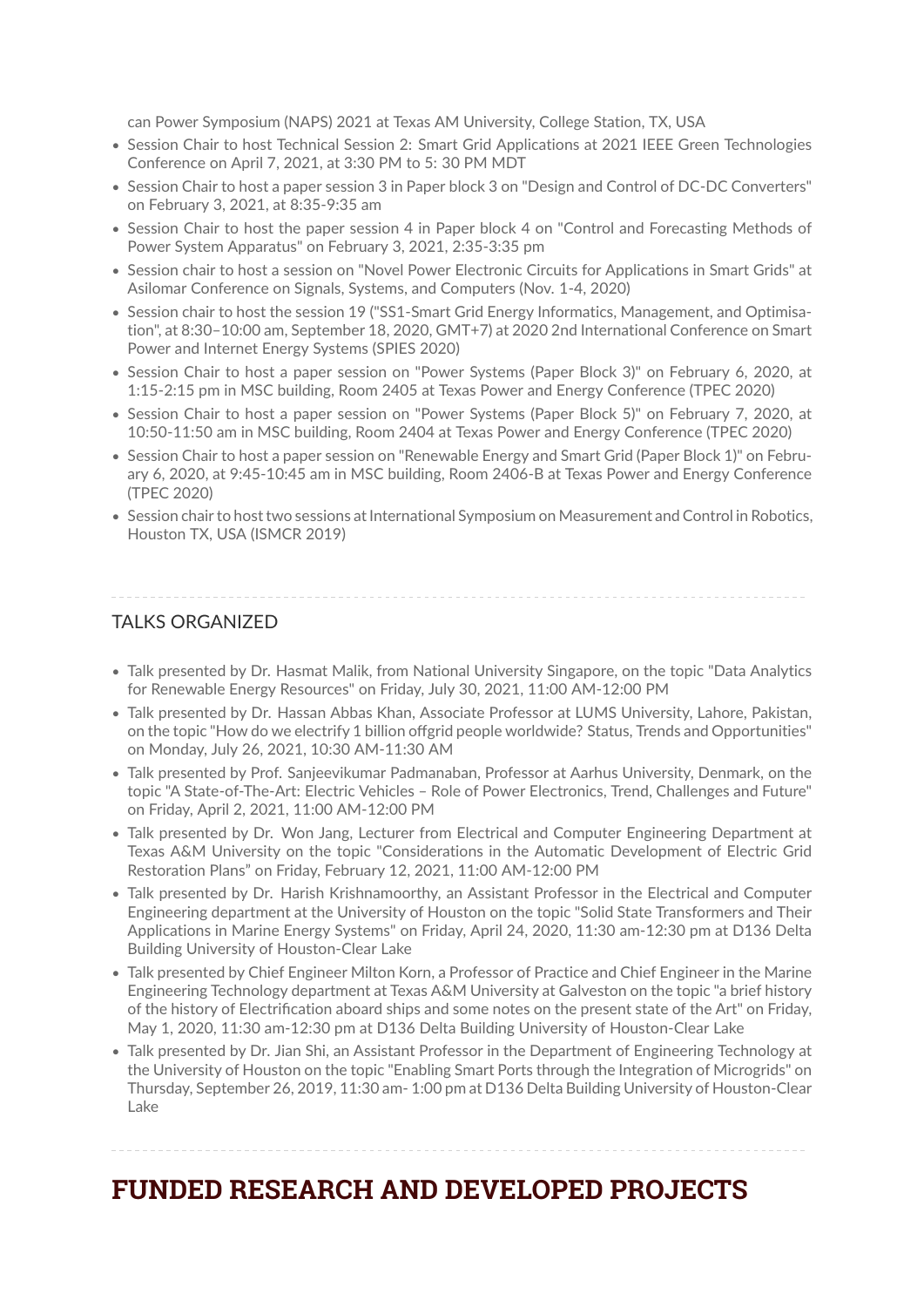### Gulf Research Program's Early-Career Research Fellowship: Offshore Energy Safety (Track 3)

**. National Academies, National Academy of Sciences Building, Washington, USA**

 $\equiv$  2 years- January, 2022 to December 2023

• was funded \$75,000

2022 Data Science Career Initiation Fellow Program award

### **Texas A&M University Institute of Data Science**

- $\Rightarrow$  April 2022 to August 2023
- was funded \$10,000

Data Science Course Development Grant: "Data Science for Marine Cybersecurity" Course

### **Texas AM University Institute of Data Science**

- $\ddot{\bullet}$  1 year- 2022
- was funded \$15,000

Optimization of Marine Propulsion System

**Texas A&M University Engineering Systems Annual Conference (TARC 2021)**

- $\equiv$  2 years- April, 2021 to March 2023
- was funded \$10000

Integrated Power Electronic Building Block (iPEBB) based High-Frequency Isolated Power System Architecture for Development of Light-Weight Marine Propulsion Vessels

### **Texas Comprehensive Research Fund (TCRF)**

- $\Rightarrow$  5 months- March, 2021 to August 2021
- was funded \$14728

Impact Assessment of EV Charging Stations and Regulation policies for upcoming Active Distribution Network of Qatar Utility Grid

### **National Priorities Research Program (NPRP) by Qatar National Research Fund (QNRF)**

 $\Rightarrow$  3 Years- May, 2021 to April 2024

• was funded \$102,259

TAMUG Sustainable Campus Initiative

### **Presidential Transformational Teaching Grants by Texas A&M University**

2 Years- January, 2021 to December 2022

• was funded \$60,000

Performance Evaluation of Two Similar 100MW Solar PV Plants Located in Environmentally Homogeneous Conditions

### **By Oakfund from TAMU**

 $\equiv$  2 Years

• Research article with manuscript DOI: 10.1109/ACCESS.2019.2951688, was funded a generous amount of \$1800

Grid Reduction through Optimized PV Power Utilization in Intermittent Grids using a Low-cost Hardware Platform

### **By Oakfund from TAMU**

 $\equiv$  1 year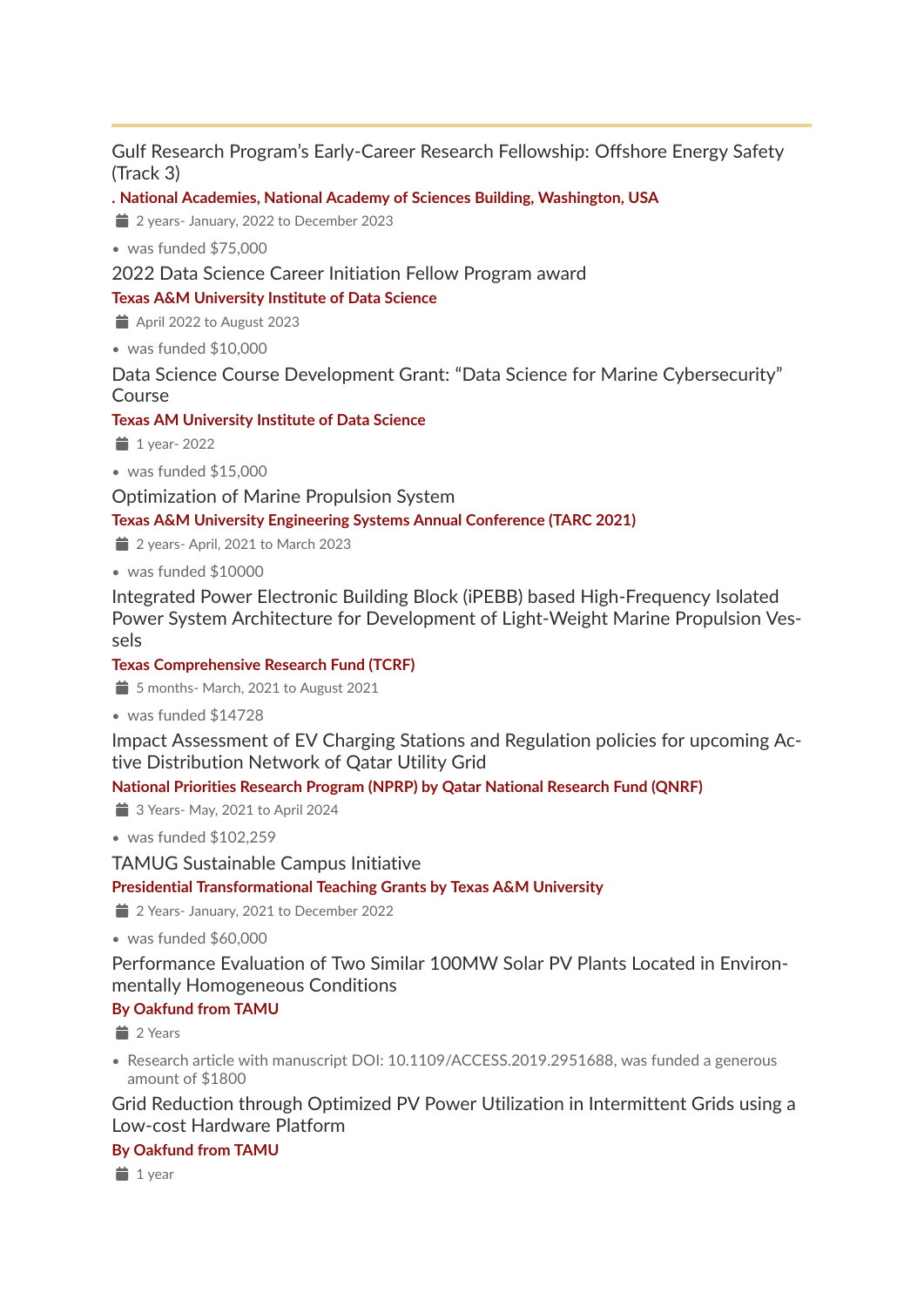• was funded a generous amount of \$1794.47

sponsored Work on Power electronics based power systems

**NSF Chicago**

 $1$  year

• was funded a generous amount of \$1794.47

## **SERVED AS JUDGE**

Served as PES HPSBCP (High Performing Student Branch Chapter Program) evaluator and scored 11 HPSBCP reports **November 10, 2021**

Served as a judge at 2021 IEEE-PES GM Student Poster Competition July 23, 2021 Served as a judge at Student Research Symposium at Texas A&M University at Galveston

### **session title: Engineering- Undergraduate**

April 19, 2021

Served as a judge at Undergraduate and Graduate Student Research Week at Texas A&M University

**session title: Engineering(1)- Undergraduate and Graduate**

 $March 2021$ 

Served as a judge at Regional Future City Competition at Gilruth Center in Nasa, Houston

 $\equiv$  2018

Served as Science and Engineering Judge at Galveston County Science and Engineering Fair.

 $*$  2019

Served as a Houston Region Essay judge

### **Future City Competition, Houston**

 $\equiv$  2021

## **PH.D. THESIS EVALUATIONS**

Following Ph.D. students' theses from the University of Engineering and Technology, Lahore, Pakistan were evaluated by me as an external evaluator:

- Mr. Nasir Mehmood from Lahore University of Management and Sciences, Lahore, Title: Towards Developing a Large Energy Store using Small Scale Distributed Batteries for Energy Arbitrage
- Ms. Kiran Siraj from Lahore University of Management and Sciences, Lahore, Pakistan, Title: Towards DC Distribution based Residential Power Systems
- Mr. Muhammad Raihan Abbas from University of Engineering and Technology, Lahore, Pakistan (Registration No. 2014-Ph.D-CS-07)
- Hassan Erteza Gelani from University of Engineering and Technology, Lahore, Pakistan (Registration No. 2014-PhD-Elect-07)
- Mr. Muhammad Junaid Alvi from University of Engineering and Technology, Lahore, Pakistan (Registration No: 2014-Ph.D.-Elect-17)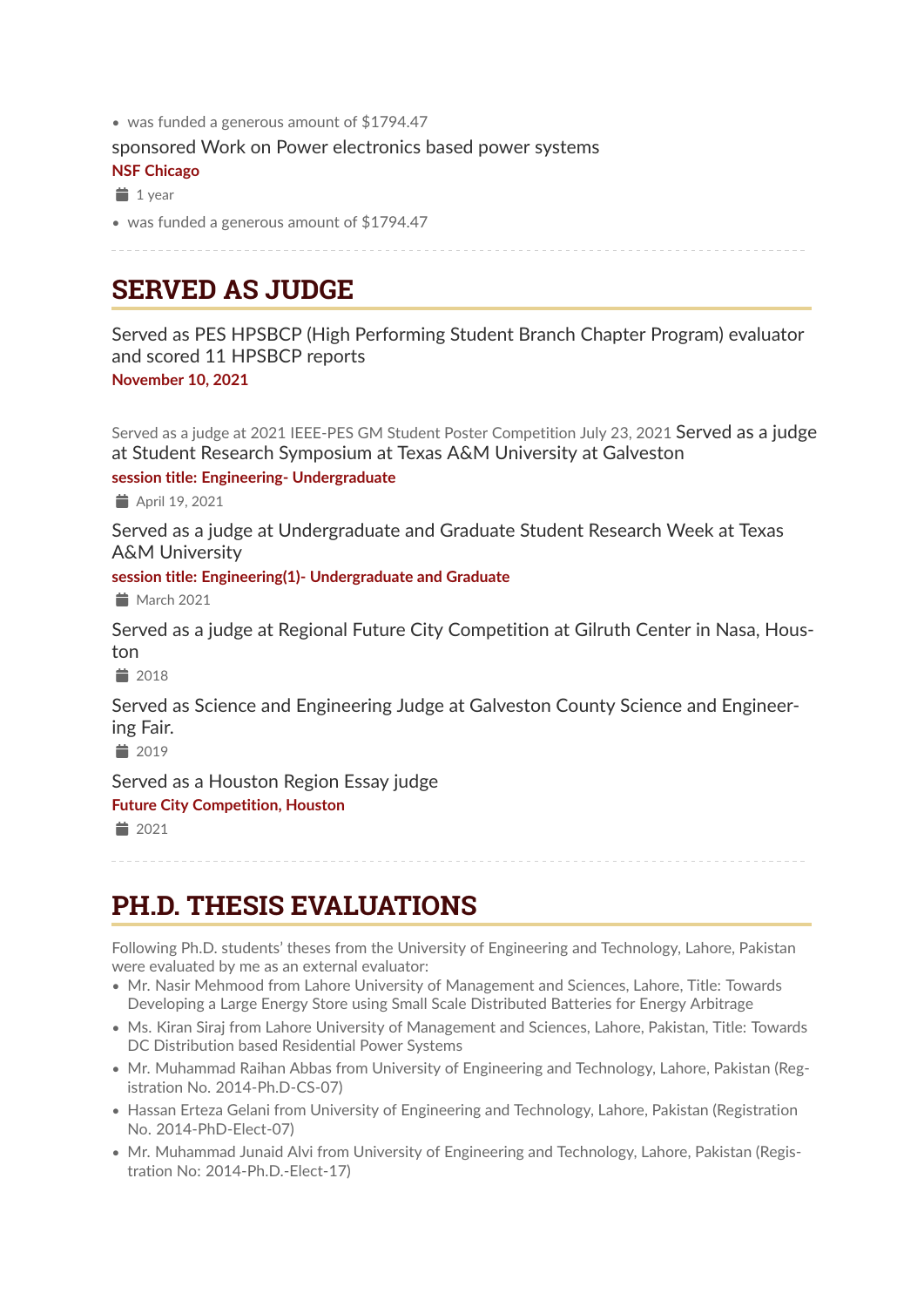• Mr. Hafiz Shafqat Abbas from University of Engineering and Technology, Lahore, Pakistan (Registration No: 2014-Ph.D-Elect-15)

## **SERVED AS REVIEWER**

### JOURNALS REVIEWED FOR

- Archives of Electrical Engineering, the Journal of Polish Academy of Sciences
- Transactions on Emerging Telecommunications Technologies, Elsevier
- International Transactions on Electrical Energy Systems, Wiley
- Electric Power Components and Systems, Taylor and Francis
- IEEE Transactions on Transportation Electrification
- IEEE Transactions on Industry Application systems
- Renewable and Sustainable Energy Reviews, Elsevier
- Simulation Modelling Practice and Theory, Elsevier
- European Journal of Operational Research, Elsevier
- CSEE Journal of Power and Energy Systems, Springer
- Mathematical Problems in Engineering, Elsevier
- Computers and Electrical Engineering, Elsevier
- IEEE Transactions on Industrial Informatics
- IEEE Transactions on Industrial Electronics
- Indian Journal of Science and Technology
- Journal of Engineering Research (JER)
- Digital Signal Processing, Elsevier
- IEEE Transactions on Power Systems
- Journal of Engineering Technology
- Applied System Innovation, MDPI
- IEEE Transactions on Smart Grids
- IET Renewable Power Generation
- Energy and Environment, Elsevier
- SN Applied Sciences, Springer
- Applied Energy, Elsevier
- Energy Reports, Elsevier
- Applied Sciences, MDPI
- Sustainability, MDPI
- IEEE Systems journal
- Mathematics, MDPI
- Electronics, MDPI
- Processes, MDPI
- Materials, MDPI
- Energies, MDPI
- Symmetry, MDPI
- IET Smart Grids
- IEEE Access

CONFERENCES REVIEWED FOR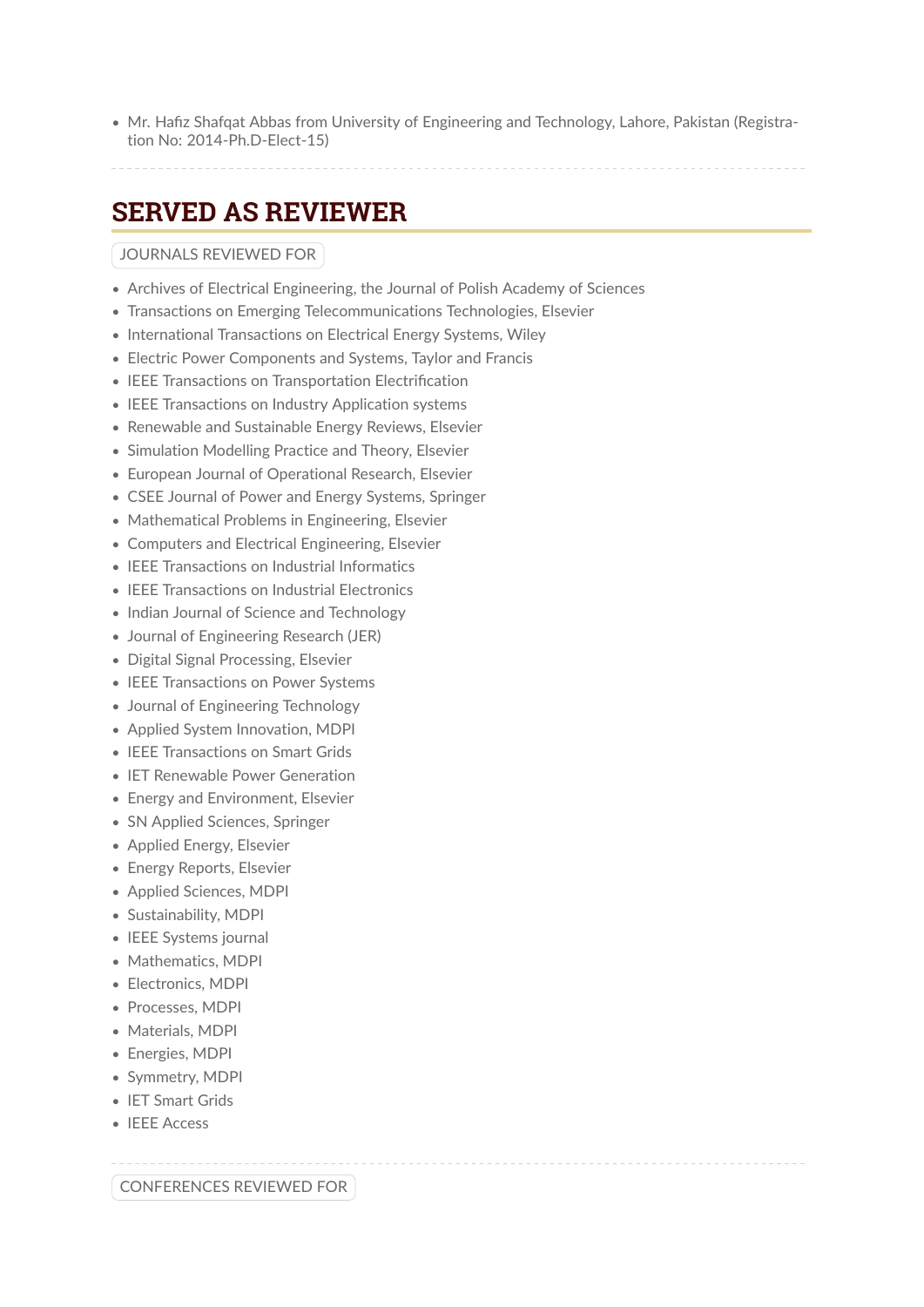IEEE International Conference on Electric Power and Energy Conversion Systems (EPECS) International Conference on Energy Engineering and Environmental Protection (EEEP) International Conference on Renewable Energy Research and Applications (ICRERA) IEEE International Autumn Meeting on Power, Electronics and Computing (ROPEC) IECON - Annual Conference of the IEEE Industrial Electronics Society (ECON) International Conference on Smart Power and Internet Energy Systems (SPIES) International Conference on Smart Energy Systems and Technologies (SEST) International Conference on Smart Energy Systems and Technologies (SEST) Proceedings of the IEEE Canada Electrical Power and Energy Conference IEEE Clemson University Power Systems Conference (PSC) IEEE Power and Energy Society General Meeting (PES GM) IEEE Texas Power and Energy Conference (TPEC) IEEE Conference on Decision and Control

## **PUBLICATIONS**

PEER-REVIEWED JOURNALS ARTICLES

- 1 Y. A. Farrukh, Z. Ahmad, I. Khan, and R. M. Elavarasan, "A Sequential Supervised Machine Learning Approach for Cyber Attack Detection in a Smart Grid System," 2021 North American Power Symposium, NAPS 2021, 2021, doi: 10.1109/NAPS52732.2021.9654767
- 2 Devaraj, Jayanthi, Rajvikram Madurai Elavarasan, G. M. Shafiullah, Taskin Jamal, and Irfan Khan. "A holistic review on energy forecasting using big data and deep learning models." International Journal of Energy Research (2021).
- 3 Devaraj, Jayanthi, Rajvikram Madurai Elavarasan, Rishi Pugazhendhi, G. M. Shafiullah, Sumathi Ganesan, Ajay Kaarthic Jeysree, Irfan Ahmad Khan, and Eklas Hossain. "Forecasting of COVID-19 cases using deep learning models: Is it reliable and practically significant?." Results in Physics 21 (2021): 103817.
- 4 Hassan, Tehzeeb-ul, Rabeh Abbassi, Houssem Jerbi, Kashif Mehmood, Muhammad Faizan Tahir, Khalid Mehmood Cheema, Rajvikram Madurai Elavarasan, Farman Ali, and Irfan Ahmad Khan. "A Novel Algorithm for MPPT of an Isolated PV System Using Push Pull Converter with Fuzzy Logic Controller." Energies 13, no. 15 (2020): 4007.
- 5 S. Rahman, M. Meraj, A. Iqbal, B. Prathap-Reddy and I. Khan, "A Combinational Level Shifted and Phase Shifted PWM Technique for Symmetrical Power Distribution in CHB Inverters," in IEEE Journal of Emerging and Selected Topics in Power Electronics, doi: 10.1109/JESTPE.2021.3103610.
- 6 A. K. Yadav, H. Malik, S. S. Chandel, I. A. Khan, S. A. Otaibi and H. I. Alkhammash, "Novel Approach to Investigate the Influence of Optimum Tilt Angle on Minimum Cost of Energy-Based Maximum Power Generation and Sizing of PV Systems: A Case Study of Diverse Climatic Zones in India," in IEEE Access, vol. 9, pp. 110103-110115, 2021, doi: 10.1109/ACCESS.2021.3102153.
- 7 Rahman, Syed, Irfan Khan, Khaliqur Rahman, Sattam Al Otaibi, Hend I. Alkhammash, and Atif Iqbal. "Scalable Multiport Converter Structure for Easy Grid Integration of Alternate Energy Sources for Generation of Isolated Voltage Sources for MMC." Electronics 10, no. 15 (2021): 1779. [8] S. Rahman, M. Meraj, A. Iqbal, L. Ben-Brahim, H. A. Rub and I. Khan, "Novel Level Shifted PWM Technique for Cascaded Multilevel Quasi Impedance Source Inverter," in IEEE Journal of Emerging and Selected Topics in Power Electronics, doi: 10.1109/JESTPE.2021.3096844.
- 9 Rahman, Syed, Irfan Khan, Hend I. Alkhammash, and Muhammad Faisal Nadeem. "A Comparison Review on Transmission Mode for Onshore Integration of Offshore Wind Farms: HVDC or HVAC." Electronics 10, no. 12 (2021): 1489.
- 10 Imteaj, Ahmed, Irfan Khan, Javad Khazaei, and Mohammad Hadi Amini. "FedResilience: A Federated Learning Application to Improve Resilience of Resource-Constrained Critical Infrastructures." Electronics 10, no. 16 (2021): 1917.
- 11 Alghamdi, Mohammed A., Muhammad Faisal Nadeem Khan, Ahmed Khalil Khan, Irfan Khan, Ali Ahmed, Arooj Tariq Kiani, and Muhammad Adnan Khan. "PV Model Parameter Estimation Using Modified FPA With Dynamic Switch Probability and Step Size Function." IEEE Access 9 (2021): 42027-42044.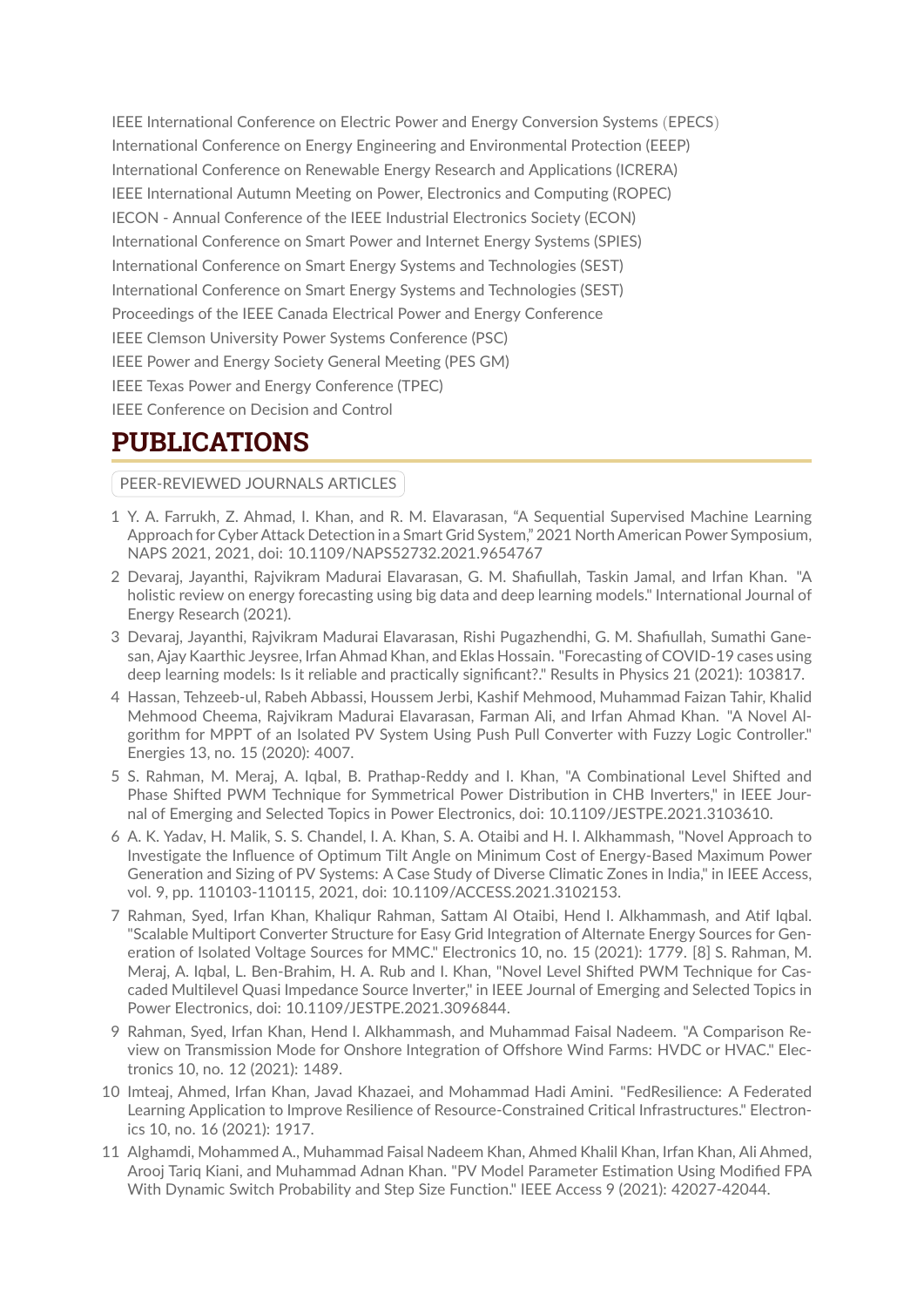- 12 Gilani, Imtiaz H., Mohsin Amjad, Saad S. Khan, Irfan Khan, Stephen Larkin, Brendon Raw, and Zeshan Abbas. "PEMFC application through coal gasification along with cost-benefit analysis: A case study for South Africa." Energy Exploration and Exploitation (2021): 0144598721999720.
- 13 Chankaya, Mukul, Ikhlaq Hussain, Aijaz Ahmad, Irfan Khan, and S. M. Muyeen. "Nyström Minimum Kernel Risk-Sensitive Loss Based Seamless Control of Grid-Tied PV-Hybrid Energy Storage System." Energies 14, no. 5 (2021): 1365.
- 14 Tahir, Muhammad U., Muhammad Anees, Hassan A. Khan, Irfan Khan, Nauman Zaffar, and Taha Moaz. "Modeling and evaluation of nickel manganese cobalt based Li-ion storage for stationary applications." Journal of Energy Storage 36 (2021): 102346.
- 15 Ashraf, Naveed, Ghulam Abbas, Irfan Khan, Ali Raza, and Nasim Ullah. "A Transformer-Less Multiconverter Having Output Voltage and Frequency Regulation Characteristics, Employed with Simple Switching Algorithms." Applied Sciences 11, no. 7 (2021): 3075.
- 16 Gupta, Tripurari Das, Kalpana Chaudhary, Rajvikram Madurai Elavarasan, R. K. Saket, Irfan Khan, and Eklas Hossain. "Design Modification in Single-Tooth Winding Double-Stator Switched Reluctance Motor for Torque Ripple Mitigation." IEEE Access 9 (2021): 19078-19096.
- 17 Ahmed, Ali, Muhammad Faisal Nadeem Khan, Irfan Khan, Hani Alquhayz, Muhammad Adnan Khan, and Arooj Tariq Kiani. "A Novel Framework to Determine the Impact of Time Varying Load Models on Wind DG Planning." IEEE Access 9 (2021): 11342-11357.
- 18 Arooj Kiani, Muhammad Faisal Nadeem, Irfan Khan, Atif Iqbal, Ali Ahmed, and Intisar Ali, "Probabilistic model-based computationally intelligent novel approach for parameter estimation of solar cell and module," under review in Energy Reports, Elsevier.
- 19 Chang, Xinyue, Yinliang Xu, Hongbin Sun, and Irfan Khan. "A distributed robust optimization approach for the economic dispatch of flexible resources." International Journal of Electrical Power and Energy Systems 124 (2021): 106360.
- 20 Madurai Elavarasan, Rajvikram, Leoponraj Selvamanohar, Kannadasan Raju, Raghavendra Rajan Vijayaraghavan, Ramkumar Subburaj, Mohammad Nurunnabi, Irfan Ahmad Khan et al. "A Holistic Review of the Present and Future Drivers of the Renewable Energy Mix in Maharashtra, State of India." Sustainability 12, no. 16 (2020): 6596.
- 21 Srinivasan, Mohan Krishna, Febin Daya John Lionel, Umashankar Subramaniam, Frede Blaabjerg, Rajvikram Madurai Elavarasan, G. M. Shafiullah, Irfan Khan, and Sanjeevikumar Padmanaban. "Real-Time Processor-in-Loop Investigation of a Modified Non-Linear State Observer Using Sliding Modes for Speed Sensorless Induction Motor Drive in Electric Vehicles." Energies 13, no. 16 (2020): 4212.
- 22 Kiani, Arooj Tariq, Muhammad Faisal Nadeem, Ali Ahmed, Irfan Khan, Rajvikram Madurai Elavarasan, and Narottam Das. "Optimal PV Parameter Estimation via Double Exponential Function-Based Dynamic Inertia Weight Particle Swarm Optimization." Energies 13, no. 15 (2020): 4037.
- 23 Ahmed, Ali, Muhammad Faisal Nadeem, Intisar Ali Sajjad, Rui Bo, Irfan A. Khan, and Amir Raza. "Probabilistic generation model for optimal allocation of wind DG in distribution systems with time varying load models." Sustainable Energy, Grids and Networks 22 (2020): 100358.
- 24 Malik, Muhammad Zeeshan, Haoyong Chen, Muhammad Shahzad Nazir, Irfan Ahmad Khan, Ahmed N. Abdalla, Amjad Ali, and Wan Chen. "A New Efficient Step-Up Boost Converter with CLD Cell for Electric Vehicle and New Energy Systems." Energies 13, no. 7 (2020): 1791.
- 25 Rasheed, Muhammad Babar, Muhammad Awais, Thamer Alquthami, and Irfan Khan. "An Optimal Scheduling and Distributed Pricing Mechanism for Multi-Region Electric Vehicle Charging in Smart Grid." IEEE Access (2020).
- 26 Aqeel Anwar, Muhammad, Ghulam Abbas, Irfan Khan, Ahmed Bilal Awan, Umar Farooq, Saad Saleem Khan, and Rehan Majeed. "An Impedance Network-Based Three Level Quasi Neutral Point Clamped Inverter with High Voltage Gain." Energies 13, no. 5 (2020): 1261.
- 27 Nasir, Mashood, Hassan Abbas Khan, Irfan Khan, Nauman Ahmad Zaffar, Aneeq Mehmood, Thilo Sauter, and S. M. Muyeen. "Grid Load Reduction through Optimized PV Power Utilization in Intermittent Grids Using a Low-Cost Hardware Platform." Energies 12, no. 9 (2019): 1764.
- 28 Ellahi, Manzoor, Ghulam Abbas, Irfan Khan, Paul Mario Koola, Mashood Nasir, Ali Raza, and Umar Farooq. "Recent approaches of forecasting and optimal economic dispatch to overcome intermittency of wind and photovoltaic (PV) systems: A review." Energies 12, no. 22 (2019): 4392.
- 29 S. F. A. Shah, I. A. Khan and H. A. Khan, "Performance Evaluation of Two Similar 100MW Solar PV Plants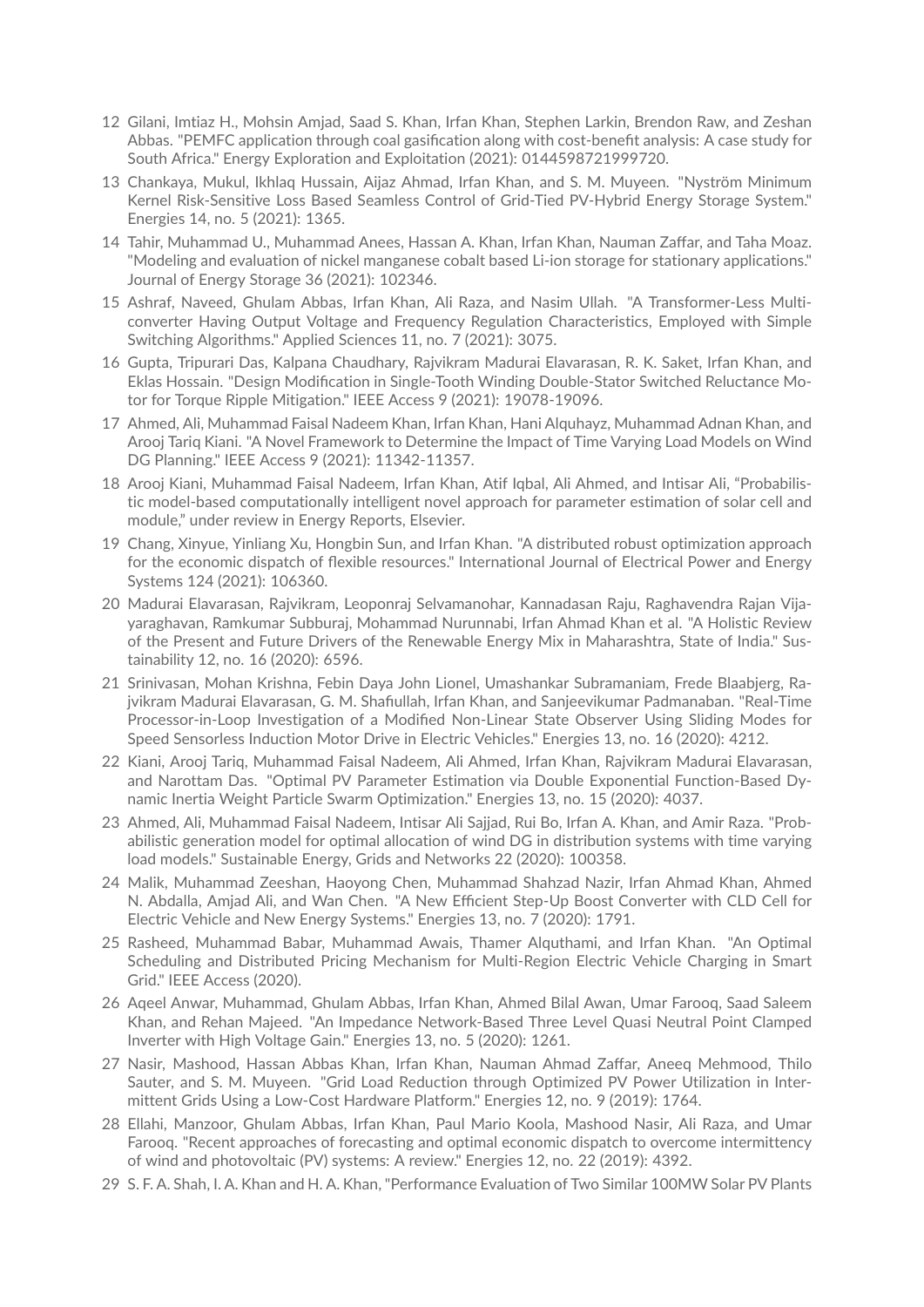Located in Environmentally Homogeneous Conditions," in IEEE Access, vol. 7, pp. 161697-161707, 2019.

- 30 M. Nasir, M. Anees, H. A. Khan, I. Khan, Y. Xu and J. M. Guerrero, "Integration and Decentralized Control of Standalone Solar Home Systems for off-grid Community Applications," in IEEE Transactions on Industry Applications. doi: 10.1109/TIA.2019.2911605
- 31 Mashood Nasir, Hassan Abbas Khan, Irfan Khan, Naveed ul Hassan, Nauman Zaffar, Aneeq Mehmood, Thilo Sauter, S. M. Muyeen, "Grid Load Reduction through Optimized PV Power Utilization in Intermittent Grids using a Low-cost Hardware Platform", accepted in Energies.
- 32 Irfan Khan, Vikram Bhattacharjee, "Effect of the Approximation of Voltage Angle Difference on the OPF algorithms in the Power Network," in Energy Systems (Springer).
- 33 I. Khan, Y. Xu, S. Kar, M. Chow and V. Bhattacharjee, "Compressive Sensing and Morphology Singular Entropy-Based Real-time Secondary Voltage Control of Multi-area Power Systems," in IEEE Transactions on Industrial Informatics.
- 34 Vikram Bhattacharjee, and Irfan Khan. "A non-linear convex cost model for economic dispatch in microgrids." Applied Energy 222 (2018): 637-648.
- 35 Irfan Khan\*, Y. Xu, S. Kar and H. Sun, "Compressive Sensing-based Optimal Reactive Power Control of a Multi-area Power System,"in IEEE Access, vol. 5, pp. 23576-23588, 2017.
- 36 Irfan Khan\*, Yinliang Xu, Vikram Bhattacharjee, Hongbin Sun, "Distributed optimal reactive power control of power system", in IEEE Access, vol. PP, Issue.99, pp. 1-1, 2017.
- 37 Irfan Khan\*, Z. Li, W. Gu, and Y. Xu, "Distributed control algorithm for optimal reactive power control in power grids,", International Journal of Electrical Power and Energy Systems, vol. 83, pp 505–513, Dec. 2016.

### CONFERENCE PROCEEDINGS

- 1 S. Hussain et al., "A novel methodology to validate cyberattacks and evaluate their impact on power systems using real time digital simulation," 2021 IEEE Texas Power and Energy Conference (TPEC), College Station, TX, USA, 2021, pp. 1-6, doi: 10.1109/TPEC51183.2021.9384911.
- 2 Tariq, M. Zeeshan, Syed Rahman, Irfan A. Khan, and Faisal Nadeem Khan. "PV Fed Battery and Ultra-Capacitor Based Hybrid Energy Storage for Powering Marine Loads." In 2021 International Conference on Digital Futures and Transformative Technologies (ICoDT2), pp. 1-6. IEEE, 2021.
- 3 T. Zaman, I. Khan and N. Ullah, "Voltage Stabilization of DC-Link in EVs using DAB Converter based on Higher-Order SMC approach," 2021 IEEE Green Technologies Conference (GreenTech), 2021, pp. 215-221, doi: 10.1109/GreenTech48523.2021.00044.
- 4 A. Ahmed, A. Iqbal, I. Khan, A. Al-Wahedi, H. Mehrjerdi and S. Rahman, "Impact of EV charging Station Penetration on Harmonic Distortion Level in Utility Distribution Network: A Case Study of Qatar," 2021 IEEE Texas Power and Energy Conference (TPEC), College Station, TX, USA, 2021, pp. 1-6, doi: 10.1109/TPEC51183.2021.9384952.
- 5 S. Ahmad, I. Khan, A. Iqbal and S. Rahman, "A Novel Pulse Width Amplitude Modulation for Elimination of Multiple Harmonics In Asymmetrical Multilevel Inverter," 2021 IEEE Texas Power and Energy Conference (TPEC), College Station, TX, USA, 2021, pp. 1-6, doi: 10.1109/TPEC51183.2021.9384988.
- 6 A. Iqbal, M. D. Siddique, B. P. Reddy and I. Khan, "A High Gain 9L Switched-Capacitor Boost Inverter (9L-SCMI) With Reduced Component Count," 2021 IEEE Texas Power and Energy Conference (TPEC), College Station, TX, USA, 2021, pp. 1-6, doi: 10.1109/TPEC51183.2021.9384924.
- 7 A. Ahmed, M. F. Nadeem, A. T. Kiani and I. Khan, "An Overview on Optimal Planning of Distributed Generation in Distribution System and Key Issues," 2021 IEEE Texas Power and Energy Conference (TPEC), College Station, TX, USA, 2021, pp. 1-6, doi: 10.1109/TPEC51183.2021.9384976.
- 8 S. Khan, A. Mahmood, M. Tariq, M. Zaid, I. Khan and S. Rahman, "Improved Dual Switch Non-Isolated High Gain Boost Converter for DC microgrid Application," 2021 IEEE Texas Power and Energy Conference (TPEC), College Station, TX, USA, 2021, pp. 1-6, doi: 10.1109/TPEC51183.2021.9384956.
- 9 Rahman, Syed, Irfan Ahmad Khan, and M. Hadi Amini. "A Review on Impact Analysis of Electric Vehicle Charging on Power Distribution Systems." In 2020 2nd International Conference on Smart Power and Internet Energy Systems (SPIES), pp. 420-425. IEEE, 2020.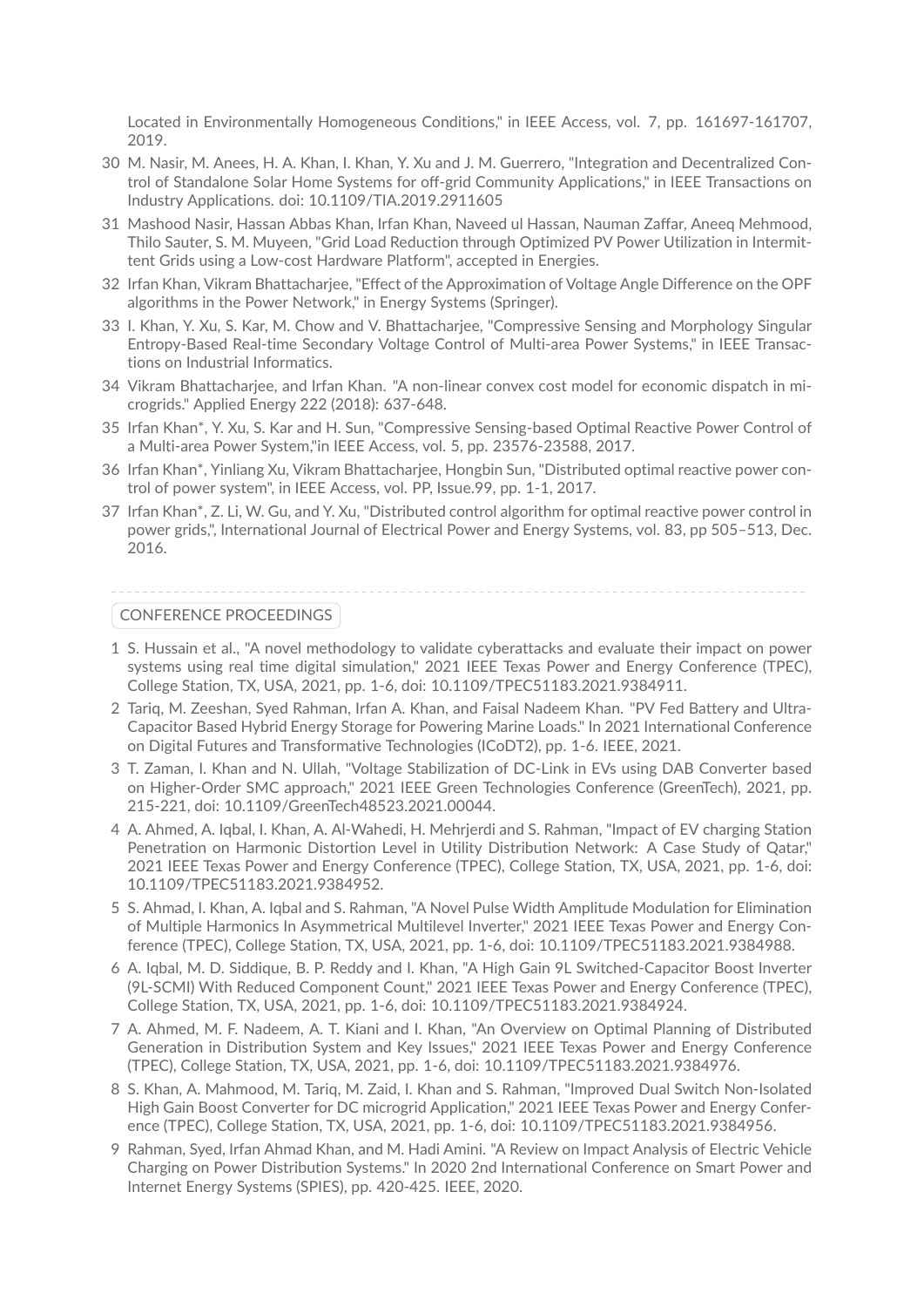- 10 Ali, Hayder, Sajid Hussain, Hassan A. Khan, Naveed Arshad, and Irfan Ahmad Khan. "Economic and Environmental Impact of Vehicle-to-Grid (V2G) Integration in an Intermittent Utility Grid." In 2020 2nd International Conference on Smart Power and Internet Energy Systems (SPIES), pp. 345-349. IEEE, 2020.
- 11 Syed Rahman, Ahmed Imteaj, Irfan Khan, and M.Hadi Amini, "Cascaded Solid State Transformer Structure to Power Fast EV Charging Stations from Medium Voltage Transmission Lines," accepted in Asilomar Conference on Signals, Systems and Computers, 2020, CA, USA.
- 12 Syed Rahman, Irfan Khan, "Investigation of Power Quality Issues in Cold Ironed (Shore Connected) Grid Connected Electric Ships," ," accepted in Asilomar Conference on Signals, Systems and Computers, 2020, CA, USA.
- 13 Y. Tahir, M. F. Nadeem, A. Ahmed, I. A. Khan and F. Qamar, "A Review on Hybrid Energy Storage Systems in Microgrids," 2020 3rd International Conference on Computing, Mathematics and Engineering Technologies (iCoMET), Sukkur, Pakistan, 2020, pp. 1-7, doi: 10.1109/iCoMET48670.2020.9073919.
- 14 T. Kiani, M. Faisal Nadeem, A. Ahmed, I. A. Sajjad, A. Raza and I. A. Khan, "Chaotic Inertia Weight Particle Swarm Optimization (CIWPSO): An Efficient Technique for Solar Cell Parameter Estimation," 2020 3rd International Conference on Computing, Mathematics and Engineering Technologies (iCoMET), Sukkur, Pakistan, 2020, pp. 1-6,

doi: 10.1109/iCoMET48670.2020.9074085.

15 Ahmed, M. F. Nadeem, I. A. Sajjad, R. Bo and I. A. Khan, "Optimal Allocation of Wind DG with Time Varying Voltage Dependent Loads Using Bio-Inspired: Salp Swarm Algorithm," 2020 3rd International Conference on Computing, Mathematics and Engineering Technologies (iCoMET), Sukkur, Pakistan, 2020, pp. 1-7,

doi: 10.1109/iCoMET48670.2020.9074118.

- 16 M. U. Tahir, T. Moaz, H. A. Khan, N. A. Zaffar and I. Khan, "Accurate Modeling of Li-ion Cells Applied to LiFePO4 and NMC Chemistries," 2020 IEEE Texas Power and Energy Conference (TPEC), College Station, TX, USA, 2020, pp. 1-6.
- 17 Asalapuram, VidyaSagar, Irfan Khan, and Kotesh Rao. "A Novel Architecture for Condition Based Machinery Health Monitoring on Marine Vessels Using Deep Learning and Edge Computing." In 2019 IEEE International Symposium on Measurement and Control in Robotics (ISMCR), pp. C1-3. IEEE, 2019.
- 18 Rao, Kotesh, Irfan Khan, and Vidyasagar Asalapuram. "Fault Detection and Harmonics Mitigation in Diesel Electric Ships Using IIOT Edge Devices." In 2019 IEEE International Symposium on Measurement and Control in Robotics (ISMCR), pp. C1-2. IEEE, 2019.
- 19 X. Chen and I. Khan, "A Tutorial on Current Controlled DC-DC Converter used in Microgrid System," 2019 IEEE 16th International Conference on Smart Cities: Improving Quality of Life Using ICT and IoT and AI (HONET-ICT), Charlotte, NC, USA, 2019, pp. 232-234.
- 20 Saad Khan, Hussain Shareef, Irfan Khan, Vikram Bhattacharjee, Khurram Sultan, "Effect of ambient conditions on water management and faults in PEMFC systems: A Review", in the Canadian Conference on Electrical and Computer Engineering (CCECE).
- 21 Irfan Khan, Adnan Akbar, Yinliang Xu, "Sliding Window Regression based Short-Term Load Forecasting of a Multi-Area Power System", in the Canadian Conference on Electrical and Computer Engineering (CCECE).
- 22 Khan, Irfan, Soummya Kar, and Yinliang Xu. "Real-time Singular Value Decomposition based Load Frequency Control of Multi-area Power System." In 2018 Clemson University Power Systems Conference (PSC), pp. 1-7. IEEE, 2018.
- 23 Irfan Khan\*, Y. Xu, and B. Tahir."Design and construction of digital automatic voltage regulator for standalone synchronous generator,"2015 IEEE International Conference on Cyber Technology in Automation, Control, and Intelligent Systems, pp.217-222, 2015.EI
- 24 Qiang Wan, W. Zhang, Y. Xu and I. Khan, "Distributed control for energy management in a microgrid," 2016 IEEE/PES Transmission and Distribution Conference and Exposition (TandD), Dallas, TX, 2016, pp. 1-5.

### SELECTED BOOKS/BOOK CHAPTERS

1 Khan, Irfan, Mashood Nasir, and Affaq Qamar. "Consensus Based Distributed Optimal Reactive Power